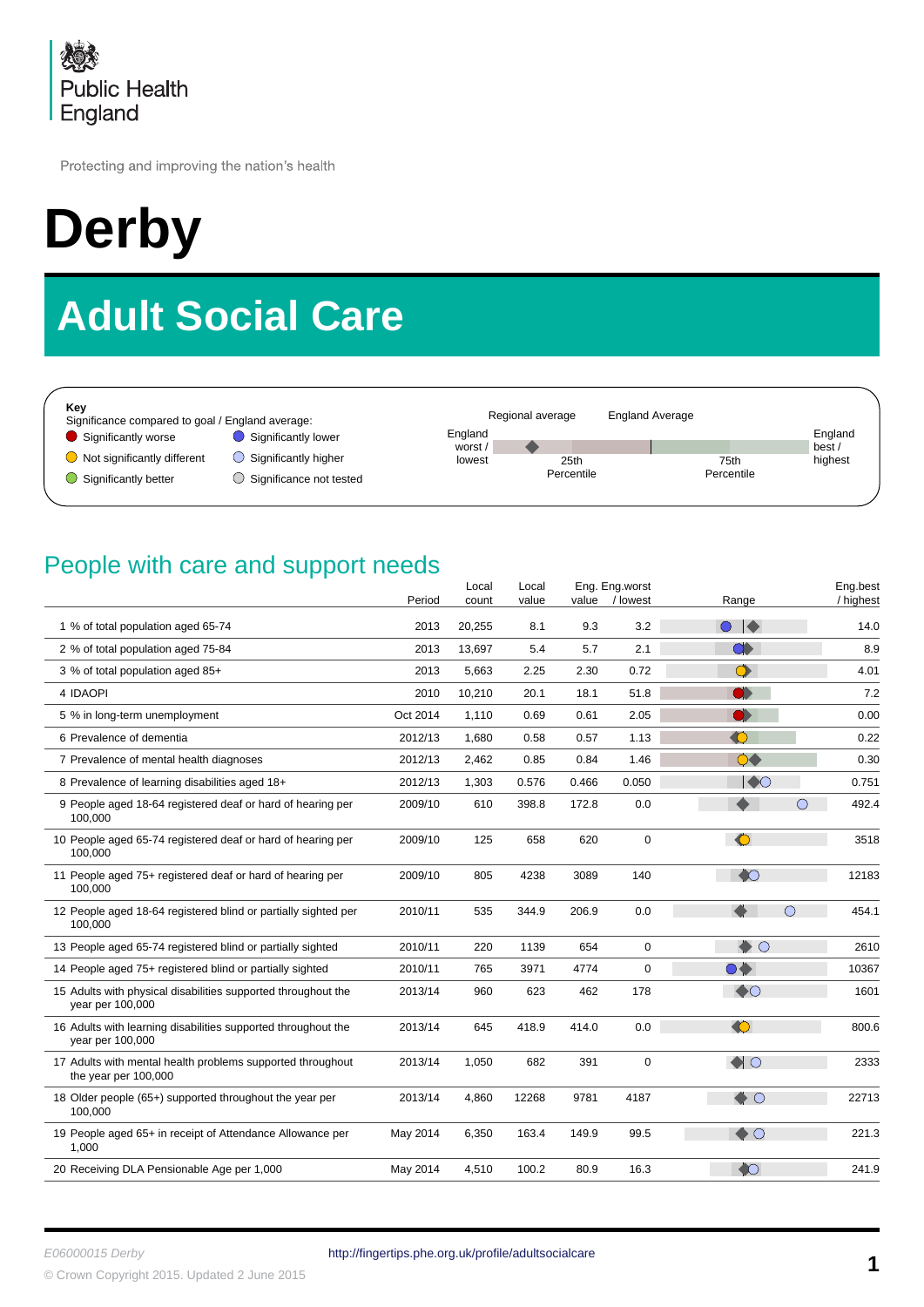| People with care and support needs continued | Period   | Local<br>count | Local<br>value | value | Eng. Eng.worst<br>/ lowest | Range | Eng.best<br>/ highest |
|----------------------------------------------|----------|----------------|----------------|-------|----------------------------|-------|-----------------------|
| 21 Receiving DLA Working Age per 1,000       | May 2014 | 8.340          | 54.1           | 45.5  | 15.3                       |       | 90.1                  |

# Enhancing quality of life for people

|                                                                                                                                        | Period     | Local<br>count | Local<br>value | value                    | Eng. Eng.worst<br>/ lowest | Range                               | Eng.best<br>/ highest |
|----------------------------------------------------------------------------------------------------------------------------------------|------------|----------------|----------------|--------------------------|----------------------------|-------------------------------------|-----------------------|
| 22 Social care-related quality of life                                                                                                 | 2013/14    | 67,210         | 19.5           | 19.0                     | 17.8                       | ◯                                   | 20.6                  |
| 23 Proportion of people who use services who have control<br>over their daily life                                                     | 2013/14    | 3,325          | 80.2           | 76.8                     | 61.3                       | ∩                                   | 87.0                  |
| 24 Proportion of people who receive self-directed support                                                                              | 2013/14    | 4,935          | 70.0           | 61.9                     | 25.3                       | KO                                  | 100                   |
| 25 Proportion of people who receive direct payments                                                                                    | 2013/14    | 1,895          | 26.9           | 19.1                     | 6.1                        | $\circ$                             | 78.4                  |
| 26 Carer-reported quality of life                                                                                                      | 2012/13    | 2,740          | 7.8            | 8.1                      | 6.5                        | $\bigcirc$                          | 9.3                   |
| 27 Adults with learning disabilities in employment                                                                                     | 2013/14    | 45             | 7.5            | 6.7                      | 0.8                        | $\clubsuit$                         | 22.5                  |
| 28 Adults in contact with mental health services in<br>employment                                                                      | 2012/13    | 165            | 9.6            | 8.8                      | 1.3                        | $\bigcirc$                          | 22.0                  |
| 29 Adults with learning disabilities in settled accommodation                                                                          | 2013/14    | 455            | 75.8           | 74.9                     | 47.6                       | $\bullet$                           | 94.4                  |
| 30 Adults in contact with mental health services in settled<br>accommodation                                                           | 2012/13    | 1,500          | 87.5           | 58.5                     | 5.5                        | $\bigcirc$                          | 94.1                  |
| 31 Proportion of people who use services and their carers,<br>who reported that they had as much social contact as they<br>would like. | 2013/14    | 1,975          | 70.8           | 74.5                     | 62.0                       | DO 1                                | 85.3                  |
| 32 % clients aged 18-64 receiving Self Directed Support                                                                                | 2013/14    | 1,955          | 50.1           | 33.7                     | 0.0                        | $\bigcirc$                          | 55.0                  |
| 33 % clients aged 65+ receiving Self Directed Support                                                                                  | 2013/14    | 1,955          | 50.1           | 66.3                     | 49.8                       |                                     | 100                   |
| 34 % of people who die at home                                                                                                         | 2012/13 Q3 |                |                | $\overline{\phantom{a}}$ | 37.0                       |                                     | 49.4                  |
| 35 Clients receiving intensive home care per 100,000                                                                                   | 2010/11    | 530            | 278.1          | 282.4                    | 0.0                        | ◐                                   | 650.2                 |
| 36 Adults who attended day care on 31st March per 100,000                                                                              | 2013/14    | 230            | 118.8          | 226.6                    | 0.0                        | K<br>$\bigcirc$                     | 532.1                 |
| 37 Adults receiving direct payments/personal budgets on 31st<br>March per 100,000                                                      | 2013/14    | 710            | 367            | 289                      | 0                          | $\circ$                             | 1247                  |
| 38 Adults receiving equipment and adaptations on 31st<br>March per 100,000                                                             | 2013/14    | 610            | 315            | 433                      | 0                          | $\bullet$                           | 3362                  |
| 39 Adults receiving home care on 31st March per 100,000                                                                                | 2013/14    | 1,300          | 672            | 658                      | 200                        | $\bullet$                           | 1268                  |
| 40 Adults receiving meals on 31st March per 100,000                                                                                    | 2013/14    | 85             | 43.9           | 44.0                     | 0.0                        | $\bullet$                           | 533.0                 |
| 41 Adults receiving other services on 31st March per 100,000                                                                           | 2013/14    | 90             | 46             | 125                      | 0                          |                                     | 2147                  |
| 42 Adults receiving professional support on 31st March per<br>100,000                                                                  | 2013/14    | 350            | 181            | 291                      | 0                          | $\bigcirc$                          | 1189                  |
| 43 Adults receiving short term residential care on 31st March<br>per 100,000                                                           | 2013/14    | 155            | 80.1           | 30.9                     | 0.0                        | $\blacktriangleright$<br>$\bigcirc$ | 160.4                 |
| 44 Adults receiving community support on 31st March per<br>100,000                                                                     | 2013/14    | 2,965          | 1532           | 1615                     | 704                        |                                     | 5116                  |
| 45 Adults receiving day care services during the year per<br>100,000                                                                   | 2013/14    | 400            | 206.6          | 301.1                    | 0.0                        | $\blacklozenge$<br>$\bigcirc$       | 643.4                 |
| 46 Adults who received direct payments during the year per<br>100,000                                                                  | 2013/14    | 905            | 467            | 367                      | 0                          | $\circ$                             | 1466                  |
| 47 Adults who received equipment and adaptations during<br>the year per 100,000                                                        | 2013/14    | 2,455          | 1268           | 844                      | 0                          | $\bigcirc$                          | 4073                  |
| 48 Adults who received home care during the year per<br>100,000                                                                        | 2013/14    | 2,030          | 1049           | 1110                     | 386                        | $\bullet$                           | 2207                  |
| 49 Adults who received meals during the year per 100,000                                                                               | 2013/14    | 115            | 59.4           | 75.4                     | 0.0                        | $\bullet$                           | 533.0                 |
| 50 Adults who received other services during the year per<br>100,000                                                                   | 2013/14    | 95             | 49             | 177                      | 0                          | $\bullet$                           | 2581                  |
| 51 Adults who received professional support during the year<br>per 100,000                                                             | 2013/14    | 1,005          | 519            | 460                      | 0                          | $\bullet$                           | 2107                  |
| 52 Adults who received short term residential care (not<br>respite) during the year per 100,000                                        | 2013/14    | 595            | 307.4          | 155.1                    | 0.0                        | $\bullet$ O                         | 638.9                 |
| 53 Adults who received any community based support during<br>the year per 100,000                                                      | 2013/14    | 5,990          | 3094           | 2482                     | 983                        | $\bullet$ O                         | 6165                  |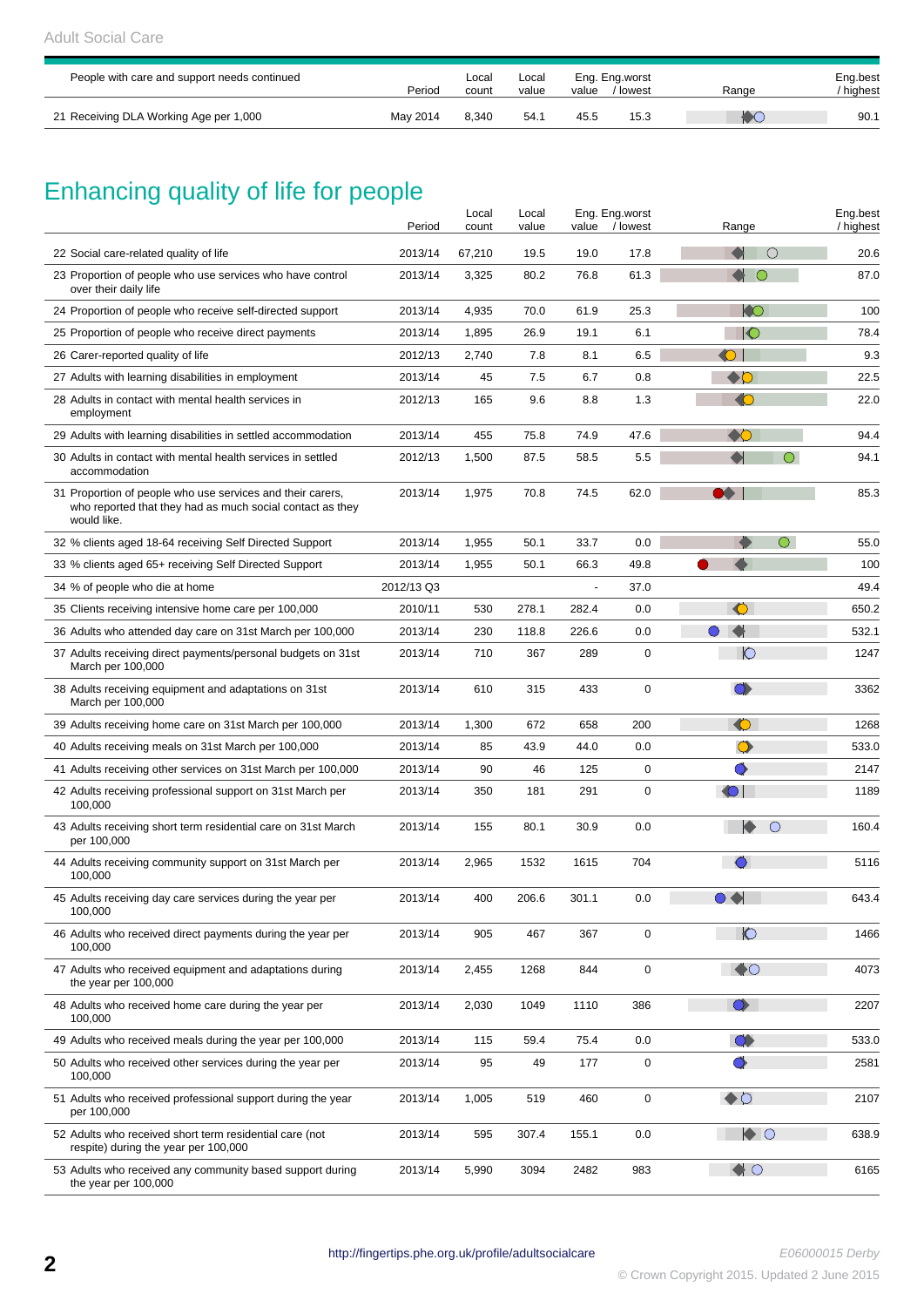| Delaying and reducing the need for care and support                                                                  |          | Local       | Local |       | Eng. Eng.worst |                         | Eng.best<br>/ highest |
|----------------------------------------------------------------------------------------------------------------------|----------|-------------|-------|-------|----------------|-------------------------|-----------------------|
|                                                                                                                      | Period   | count       | value |       | value / lowest | Range                   |                       |
| 54 Permanent admissions to residential and nursing care<br>homes per 100,000 aged 18-64                              | 2013/14  | х           | - x   | 14.4  | 44.7           | $\blacktriangleleft$    | 2.5                   |
| 55 Permanent admissions to residential and nursing care<br>homes per 100,000 aged 65+                                | 2013/14  | 240         | 606   | 651   | 1247           | $\bigcirc$              | 190                   |
| 56 Proportion of older people (65 and over) who were still at<br>home 91 days after discharge from hospital          | 2013/14  | 170         | 89.5  | 82.5  | 50.0           | $\bullet$ $\circ$       | 100.0                 |
| 57 The proportion of older people aged 65 and over offered<br>reablement services following discharge from hospital. | 2013/14  | 190         | 3.3   | 3.3   | 0.6            | $\bigcirc$              | 25.8                  |
| 58 Total delayed transfers of care                                                                                   | 2013/14  | 14          | 7.2   | 9.6   | 27.0           | $\bullet$ 10            | 1.1                   |
| 59 Delayed transfers of care attributable to adult social care                                                       | 2013/14  | 2           | 1.0   | 3.1   | 13.7           | $\bullet$               | 0.4                   |
| 60 Permanent admissions into residential care per 100,000                                                            | 2013/14  | 145         | 74.9  | 105.0 | 214.6          | $\bigcirc$              | 0.0                   |
| 61 Permanent admissions into nursing care per 100,000                                                                | 2013/14  | 100         | 51.7  | 49.2  | 120.0          | $\bullet$               | 0.0                   |
| 62 Adults in permanent residential care on 31st March per<br>100,000                                                 | 2013/14  | 760         | 392.6 | 369.9 | 825.2          | $\triangle$             | 149.0                 |
| 63 Adults in residential care during the year per 100,000                                                            | 2013/14  | 960         | 496   | 482   | 976            | $\bigcap$               | 218                   |
| 64 Adults in permanent nursing care on 31st March per<br>100.000                                                     | 2013/14  | 375         | 193.7 | 132.9 | 300.5          |                         | 0.0                   |
| 65 Adults in nursing care during the year per 100,000                                                                | 2013/14  | 605         | 313   | 200   | 448            |                         | $\mathbf 0$           |
| 66 Emergency readmissions within 28 days                                                                             | 2010/11  | 3,477       | 13.4  | 11.4  | 13.4           |                         | 7.3                   |
| 67 Delayed transfers of care per month per 100,000                                                                   | Oct 2014 | 14          | 7.2   | 11.6  | 31.2           | $\bigcirc$<br>$\bullet$ | 0.0                   |
| 68 Adult Social Services gross expenditure (excl Supporting<br>People) £1m per 100,000                               | 2013/14  | 78          | 40.5  | 39.9  | 30.1           | $\bullet$               | 85.6                  |
| 69 Adult Social Services Supporting People gross<br>expenditure £1m per 100,000                                      | 2013/14  | $\mathbf 0$ | 0.0   | 0.9   | 0.0            | $\circlearrowright$     | 7.2                   |
| 70 Total Adult Social Services gross expenditure £1m per<br>100,000                                                  | 2013/14  | 78          | 40.5  | 40.7  | 30.9           | $\bullet$               | 85.6                  |
| 71 Emergency bed days per 1000 population                                                                            | 2008/09  |             |       | 563.8 | 609.5          |                         | 448.6                 |

# Ensuring a positive experience of care and support

|                                                                                                                                 | Period  | Local<br>count | Local<br>value | value | Eng. Eng.worst<br>/ lowest | Range             | Eng.best<br>/ highest |
|---------------------------------------------------------------------------------------------------------------------------------|---------|----------------|----------------|-------|----------------------------|-------------------|-----------------------|
|                                                                                                                                 |         |                |                |       |                            |                   |                       |
| 72 Overall satisfaction of people who use services with their<br>care and support                                               | 2013/14 | 2,675          | 65.2           | 64.8  | 53.1                       | $\binom{1}{k}$    | 76.6                  |
| 73 Overall satisfaction of carers with social services                                                                          | 2012/13 | 100            | 38.5           | 42.7  | 25.5                       | $\bullet$         | 100.0                 |
| 74 Proportion of carers who report that they have been<br>included or consulted in discussion about the person they<br>care for | 2012/13 | 150            | 65.2           | 72.9  | 55.4                       | $\bullet \bullet$ | 100.0                 |
| 75 Proportion of people who use services and carers who find<br>it easy to find information about services                      | 2012/13 |                | 136.2          | 142.8 | 103.8                      | $\infty$          | 165.9                 |
| 76 Proportion of people who use services who find it easy to<br>find information about services                                 | 2013/14 | 1,865          | 46.0           | 44.5  | 35.3                       | $\bullet$ IO      | 54.5                  |
| 77 Referrals of new clients that resulted in further<br>assessment of need per 100,000                                          | 2013/14 | 3,975          | 2053           | 2347  | $\Omega$                   | ∩                 | 8748                  |
| 78 Referrals of new clients dealt with at point of contact per<br>100,000                                                       | 2013/14 | 3,775          | 1950           | 2759  | 104                        | $\bullet$         | 14482                 |
| 79 Total referrals of new clients per 100,000 population                                                                        | 2013/14 | 7,750          | 4003           | 5106  | 1027                       | $\bullet$         | 16507                 |
| 80 Adult carers receiving assessments per 100,000                                                                               | 2013/14 | 1,935          | 1000           | 968   | $\mathbf 0$                | €                 | 5565                  |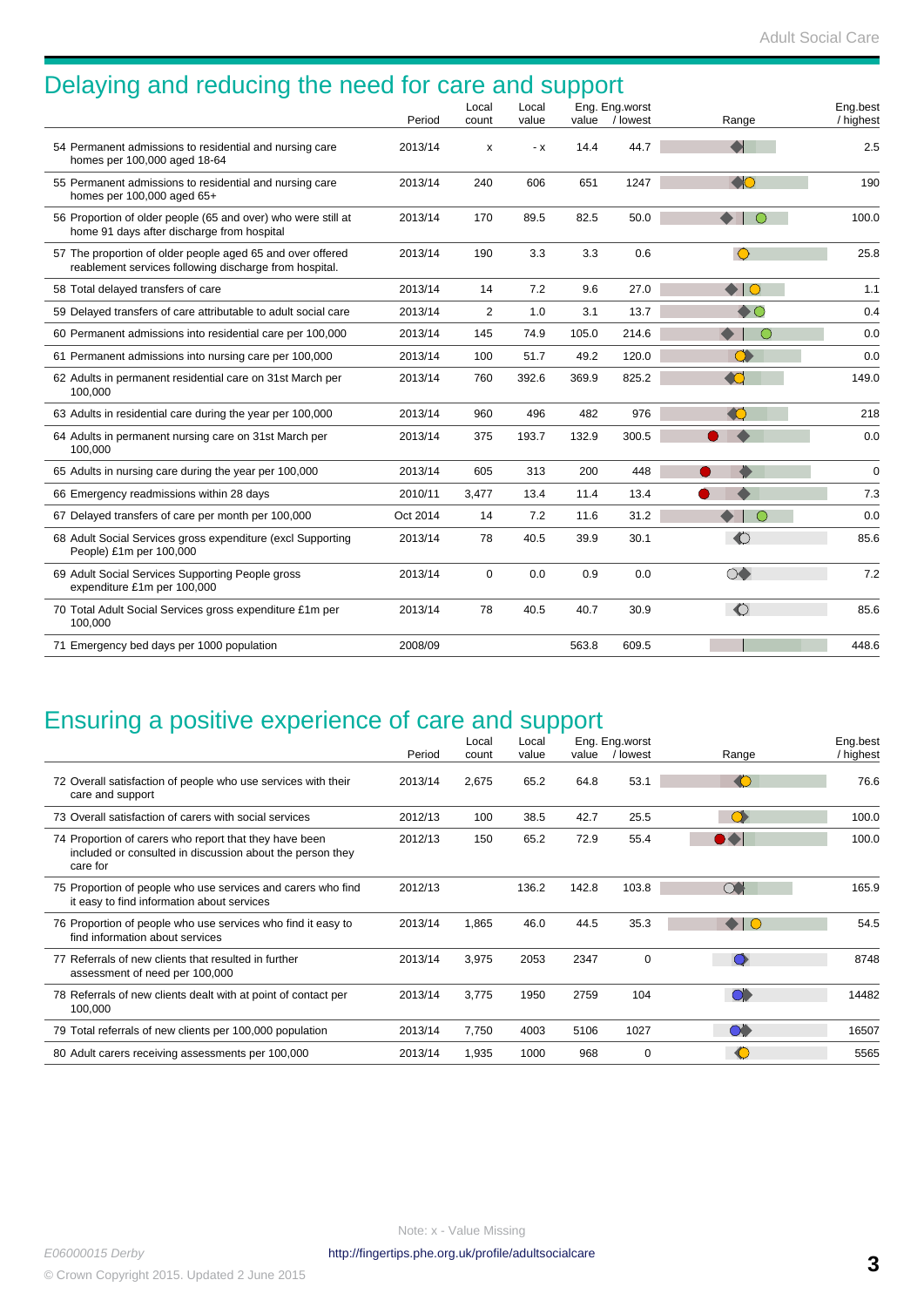## Safeguarding vulnerable adults

|                                                                                                             | Period                 | Local<br>count | Local<br>value | value | Eng. Eng.worst<br>/ lowest | Range                                               | Eng.best<br>/ highest |
|-------------------------------------------------------------------------------------------------------------|------------------------|----------------|----------------|-------|----------------------------|-----------------------------------------------------|-----------------------|
| 81 Proportion of people who use services who feel safe                                                      | 2013/14                | 2,875          | 70.7           | 66.0  | 54.6                       | $\left( \begin{array}{c} \cdot \end{array} \right)$ | 81.8                  |
| 82 Proportion of people who use services who say that those<br>services have made them feel safe and secure | 2013/14                | 3,195          | 78.3           | 79.1  | 53.9                       |                                                     | 92.6                  |
| 83 2.24 i- Injuries due to falls in people aged 65 and over                                                 | 2013/14                | 961            | 2221           | 2064  | 3420                       | $\bullet\bullet$                                    | 1320                  |
| 84 Fuel Poverty                                                                                             | 2011                   | 18,710         | 18.9           | 14.6  | 23.7                       |                                                     | 3.4                   |
| 85 % of people aged 65+ receiving winter fuel payments                                                      | 2011/12                | 35,860         | 92.9           | 96.7  | 67.1                       | $\bullet\bullet$                                    | 100                   |
| 86 Adults receiving a review as a percentage of those<br>receiving a service                                | 2013/14                | 4,430          | 61.7           | 66.2  | 30.2                       | DÀ                                                  | 100                   |
| 87 4.14 - Hip fractures in people aged 65 and over                                                          | 2013/14                | 257            | 588            | 580   | 838                        | $\bullet$                                           | 382                   |
| 88 4.15i - Excess Winter Deaths Index (Single year, all ages)                                               | Aug 2012 - Jul<br>2013 | 168            | 24.7           | 20.1  | 38.2                       | $\bullet$                                           | $-3.3$                |
| 89 1.15 i- Statutory homelessness - homelessness<br>acceptances                                             | 2013/14                | 316            | 3.0            | 2.3   | 12.5                       | $\circlearrowleft$                                  | 0.1                   |

### Better Care Fund

|                                                                                                                      |          | Local | Local |       | Eng. Eng.worst |                                    | Eng.best  |
|----------------------------------------------------------------------------------------------------------------------|----------|-------|-------|-------|----------------|------------------------------------|-----------|
|                                                                                                                      | Period   | count | value | value | / lowest       | Range                              | / highest |
| 90 Delayed transfers of care per month per 100,000                                                                   | Oct 2014 | 14    | 7.2   | 11.6  | 31.2           |                                    | 0.0       |
| 91 Total delayed transfers of care                                                                                   | 2013/14  | 14    | 7.2   | 9.6   | 27.0           | $\bullet$ $\circ$                  | 1.1       |
| 92 Delayed transfers of care attributable to adult social care                                                       | 2013/14  | 2     | 1.0   | 3.1   | 13.7           | $\bullet$                          | 0.4       |
| 93 Permanent admissions to residential and nursing care<br>homes per 100,000 aged 65+                                | 2013/14  | 240   | 606   | 651   | 1247           | $\bigcirc$                         | 190       |
| 94 Proportion of older people (65 and over) who were still at<br>home 91 days after discharge from hospital          | 2013/14  | 170   | 89.5  | 82.5  | 50.0           | $\blacklozenge$<br>– ∩             | 100.0     |
| 95 The proportion of older people aged 65 and over offered<br>reablement services following discharge from hospital. | 2013/14  | 190   | 3.3   | 3.3   | 0.6            | $\bigcirc$                         | 25.8      |
| 96 1.18 i- Social Isolation: % of adult social care users who<br>have as much social contact as they would like      | 2013/14  |       | 46.0  | 44.5  | 35.4           | $\bullet$<br>$\overline{\bigcirc}$ | 54.4      |
| 97 1.18ij - Social Isolation: % of adult carers who have as<br>much social contact as they would like                | 2012/13  |       | 36.9  | 41.3  | 23.9           |                                    | 60.9      |
| 98 2.13i - Percentage of physically active and inactive adults -<br>active adults                                    | 2013     | 269   | 56.8  | 56.0  | 43.5           | $\bullet$                          | 69.2      |
| 99 2.24 - Injuries due to falls in people aged 65 and over                                                           | 2013/14  | 961   | 2221  | 2064  | 3420           | $\bullet\blacktriangleright$       | 1320      |
| 100 2.24ii - Injuries due to falls in people aged 65 and over -<br>aged 65-79                                        | 2013/14  | 307   | 1107  | 989   | 1865           | $\bigcirc$                         | 619       |
| 101 2.24iii - Injuries due to falls in people aged 65 and over -<br>aged $80+$                                       | 2013/14  | 654   | 5454  | 5182  | 8744           | $\alpha$                           | 3344      |
| 102 Reducing avoidable emergency admissions                                                                          | Mar 2013 | 478   | 190.8 | 178.9 | 322.9          | $\bullet$                          | 30.5      |
|                                                                                                                      |          |       |       |       |                |                                    |           |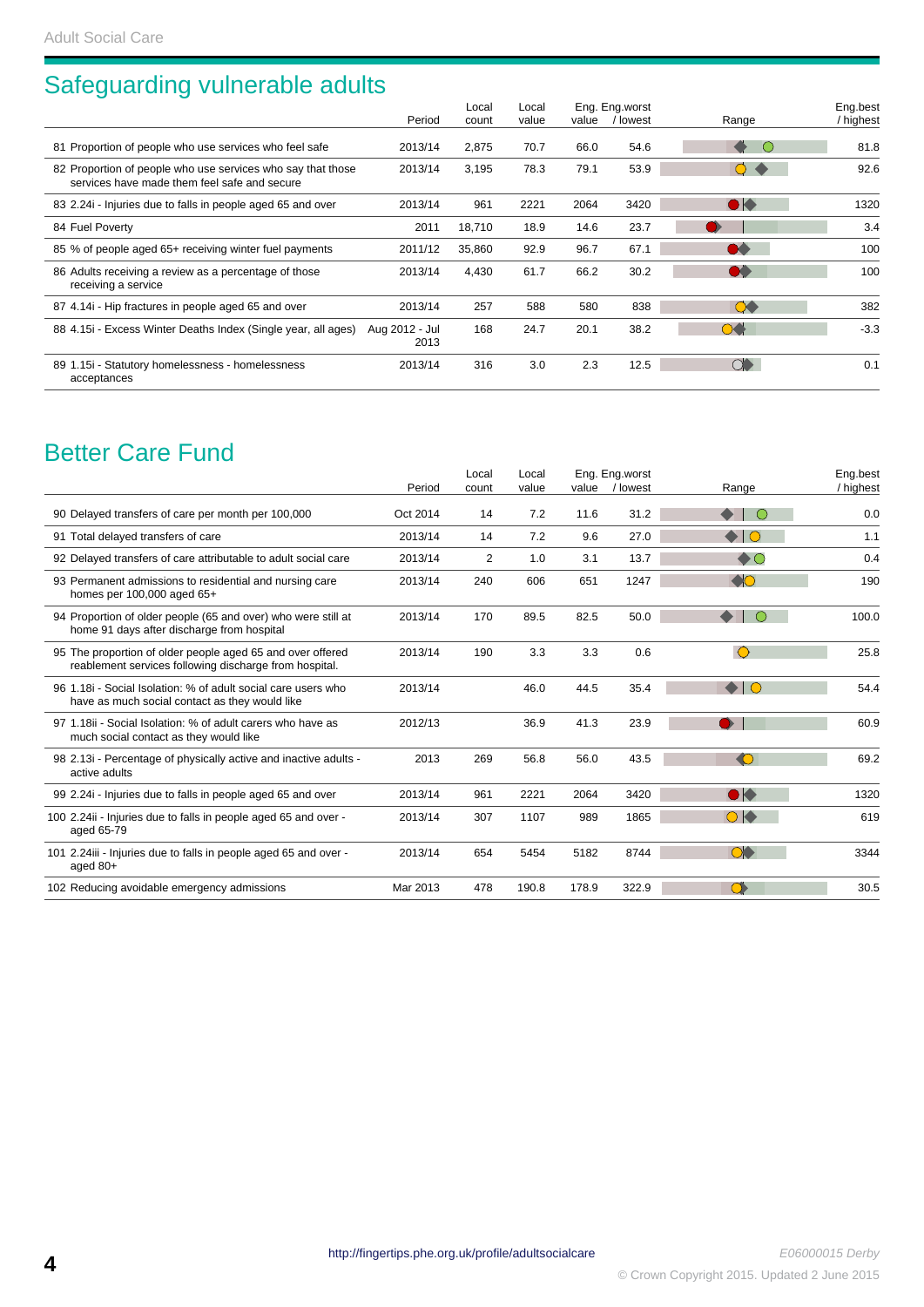# **Trends**

### People with care and support needs

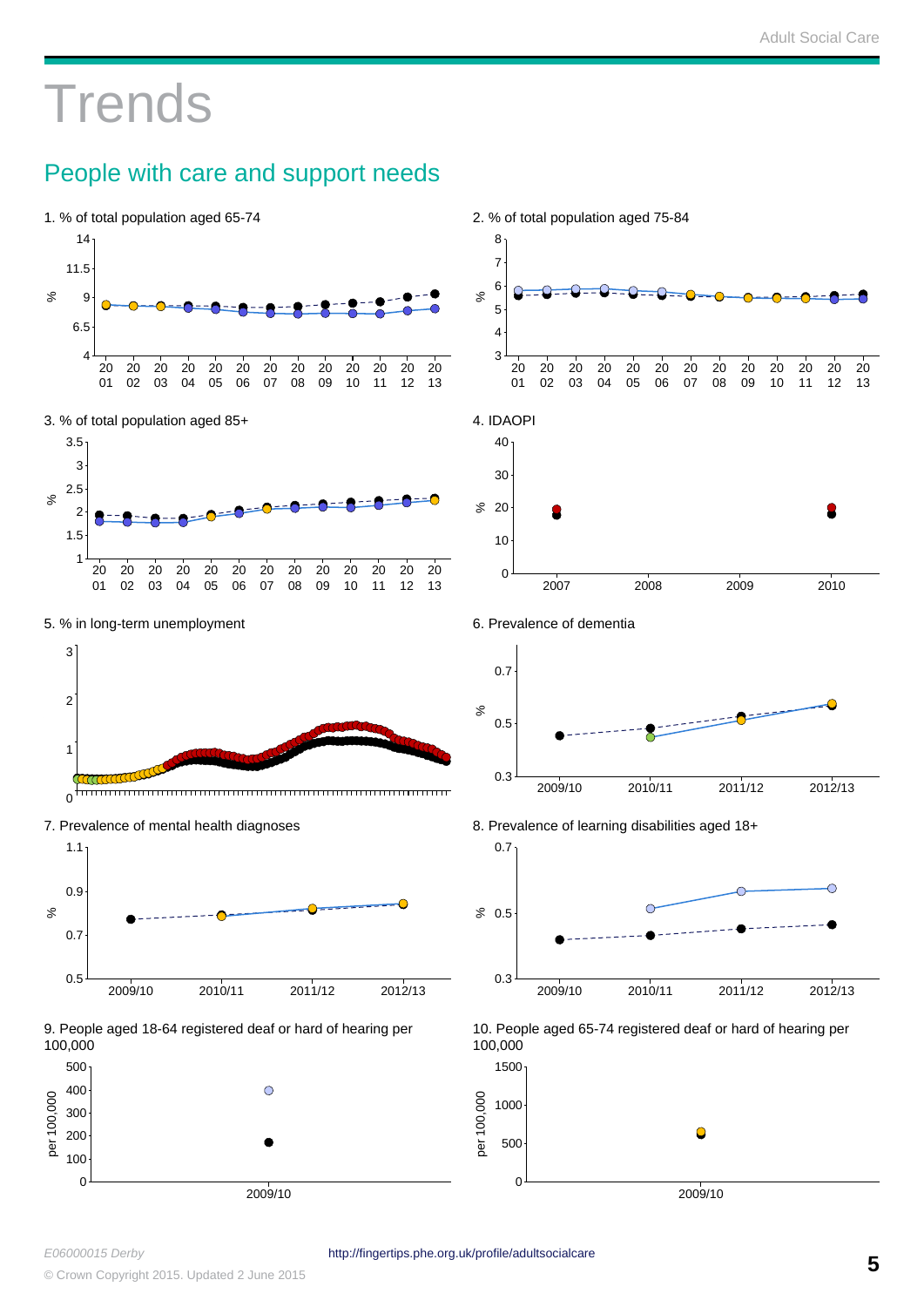#### People with care and support needs continued







15. Adults with physical disabilities supported throughout the year per 100,000



17. Adults with mental health problems supported throughout the year per 100,000



19. People aged 65+ in receipt of Attendance Allowance per 1,000



12. People aged 18-64 registered blind or partially sighted per 100,000  $\bigcirc$  per 100,000  $\overline{0}$ 2007/08 2008/09 2009/10 2010/11



16. Adults with learning disabilities supported throughout the year per 100,000



18. Older people (65+) supported throughout the year per 100,000



20. Receiving DLA Pensionable Age per 1,000

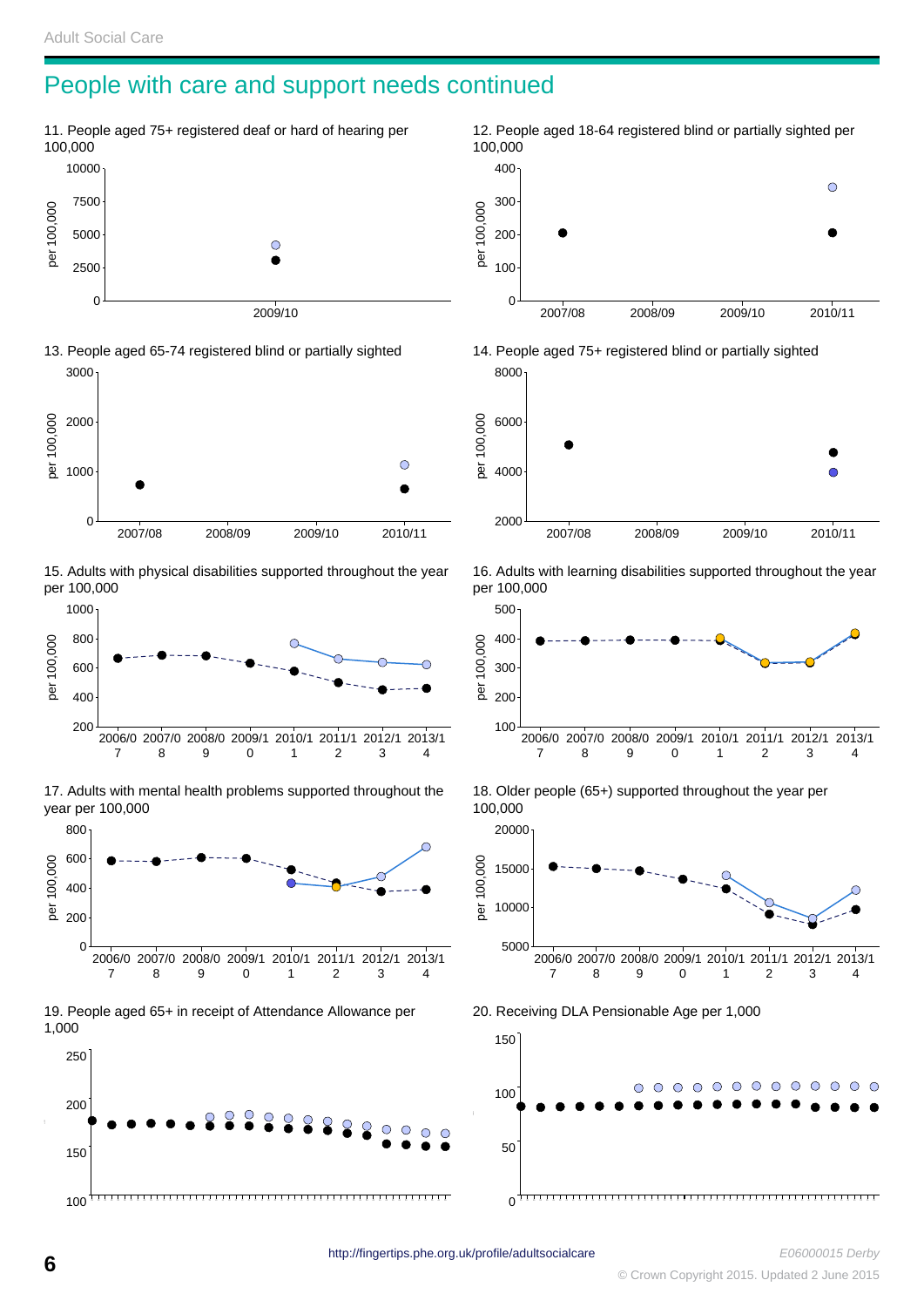# People with care and support needs continued

21. Receiving DLA Working Age per 1,000

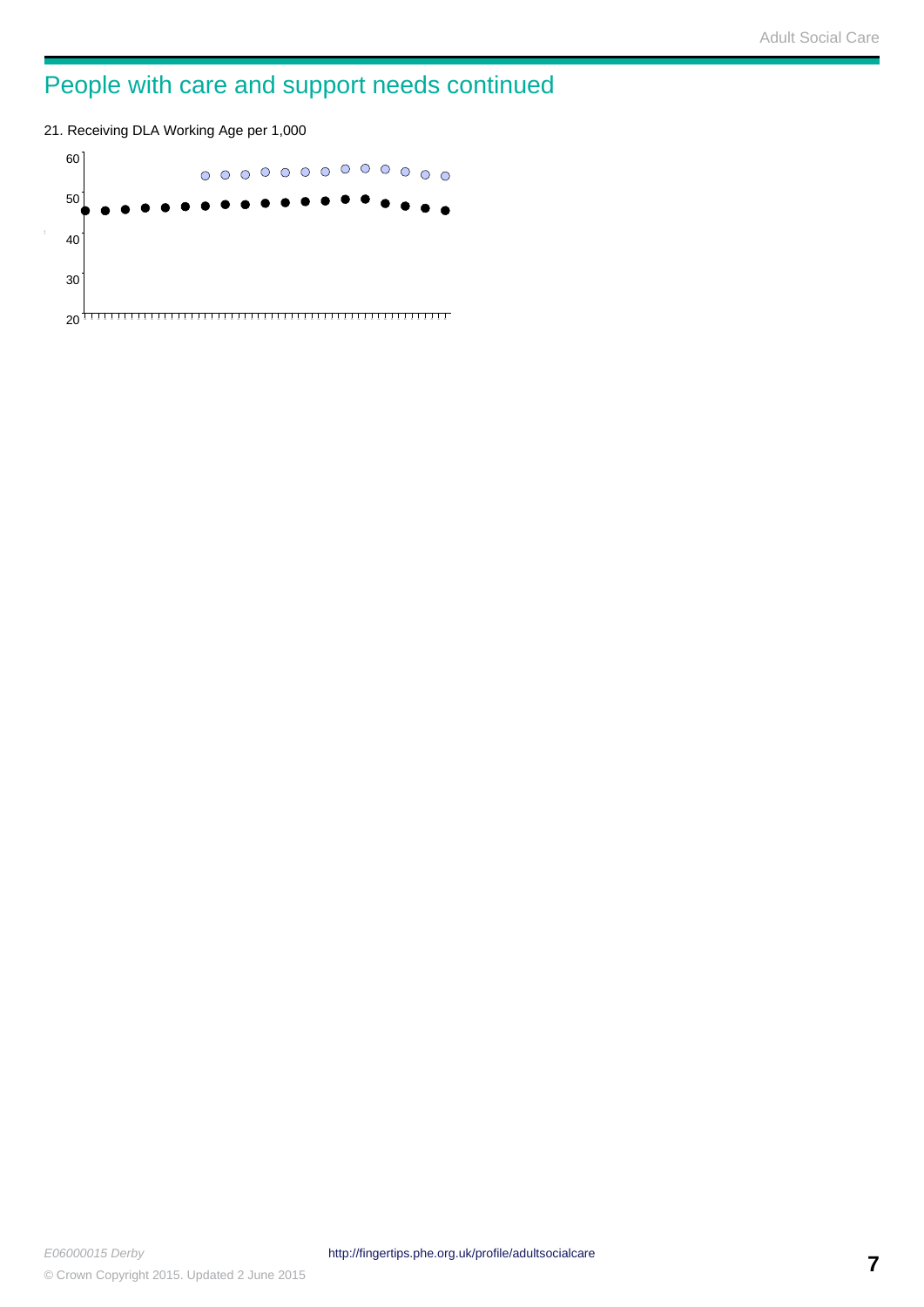#### Enhancing quality of life for people





5. Carer-reported quality of life



7. Adults in contact with mental health services in employment













6. Adults with learning disabilities in employment



8. Adults with learning disabilities in settled accommodation



10. Proportion of people who use services and their carers, who reported that they had as much social contact as they would like.

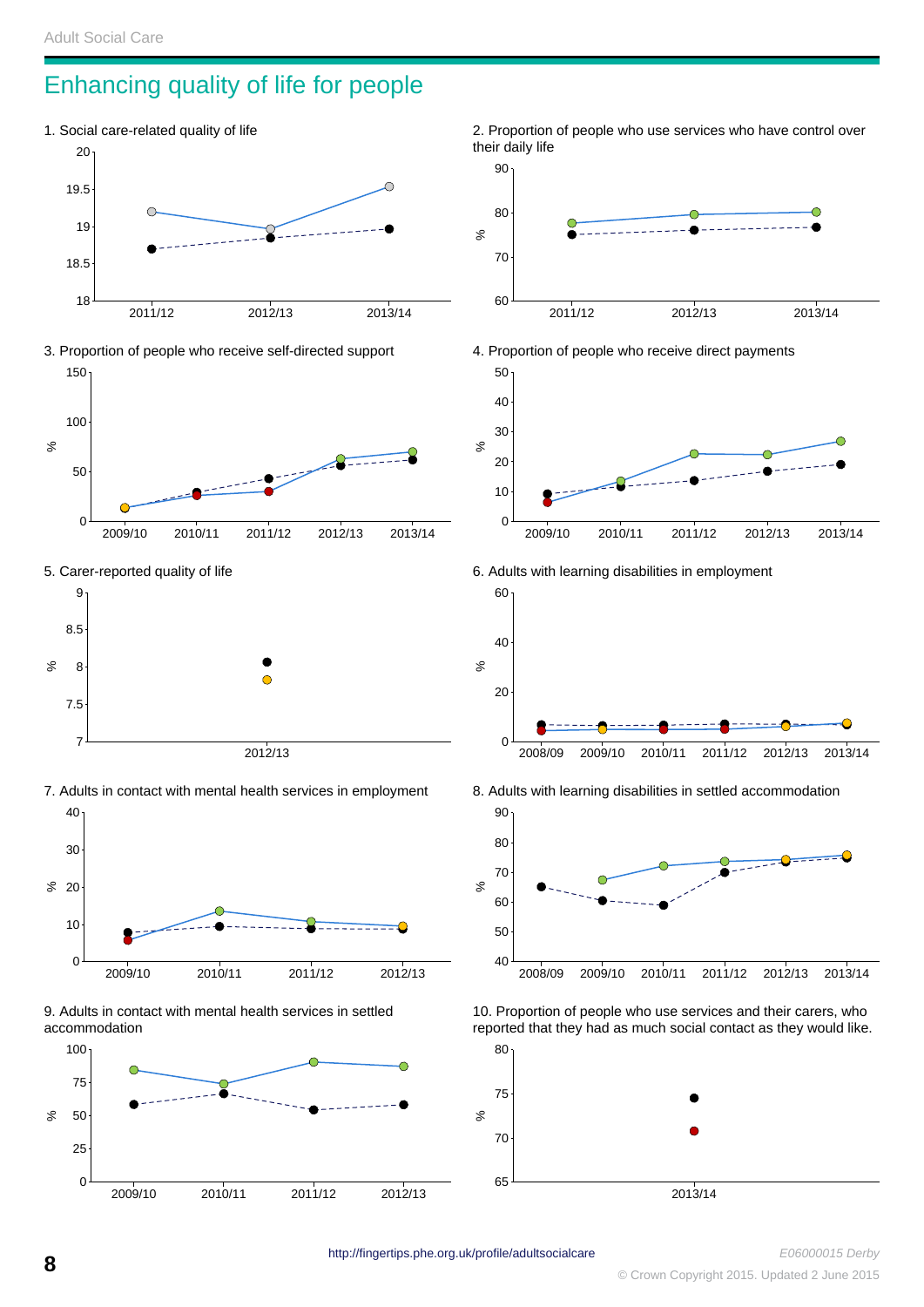#### Enhancing quality of life for people continued



13. % of people who die at home

No data available





15. Adults who attended day care on 31st March per 100,000 1000



17. Adults receiving equipment and adaptations on 31st March per 100,000



19. Adults receiving meals on 31st March per 100,000



16. Adults receiving direct payments/personal budgets on 31st March per 100,000







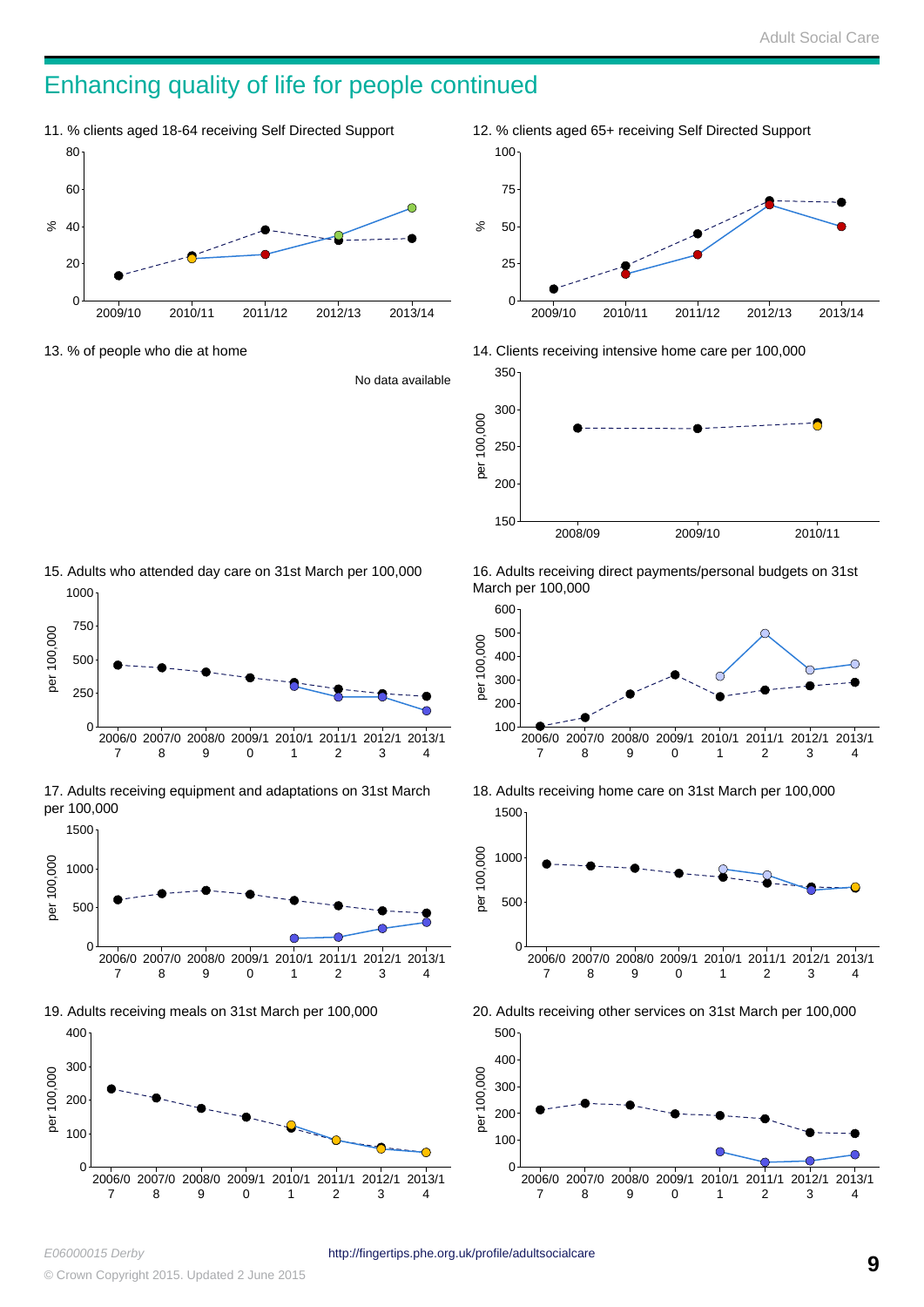#### Enhancing quality of life for people continued

21. Adults receiving professional support on 31st March per 100,000







25. Adults who received direct payments during the year per 100,000



27. Adults who received home care during the year per 100,000 2500







22. Adults receiving short term residential care on 31st March per 100,000



24. Adults receiving day care services during the year per 100,000



26. Adults who received equipment and adaptations during the year per 100,000



28. Adults who received meals during the year per 100,000



30. Adults who received professional support during the year per 100,000



http://fingertips.phe.org.uk/profile/adultsocialcare E06000015 Derby<br>Crown Copyright 2015. Updated 2 June 2015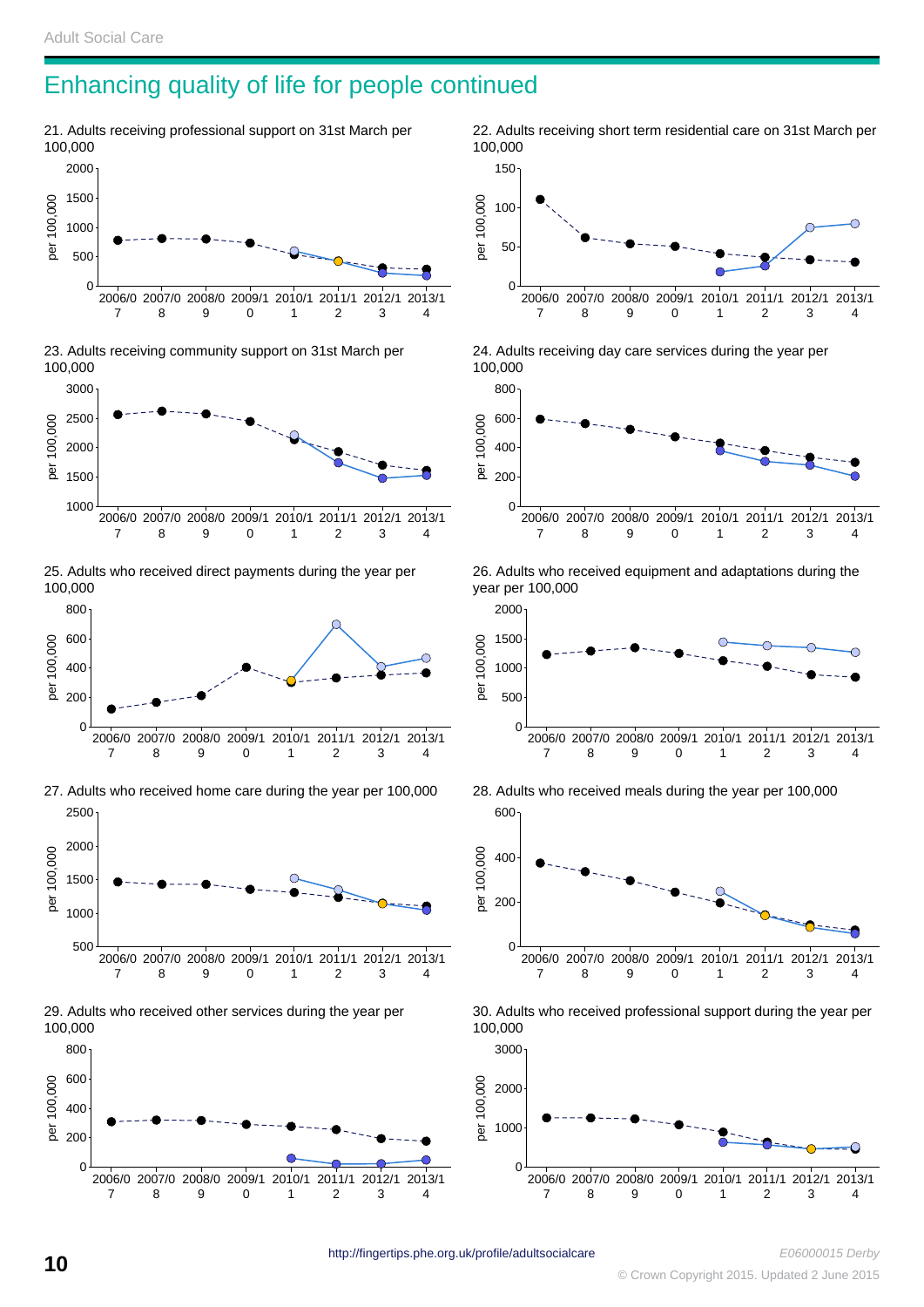### Enhancing quality of life for people continued

31. Adults who received short term residential care (not respite) during the year per 100,000



32. Adults who received any community based support during the year per 100,000

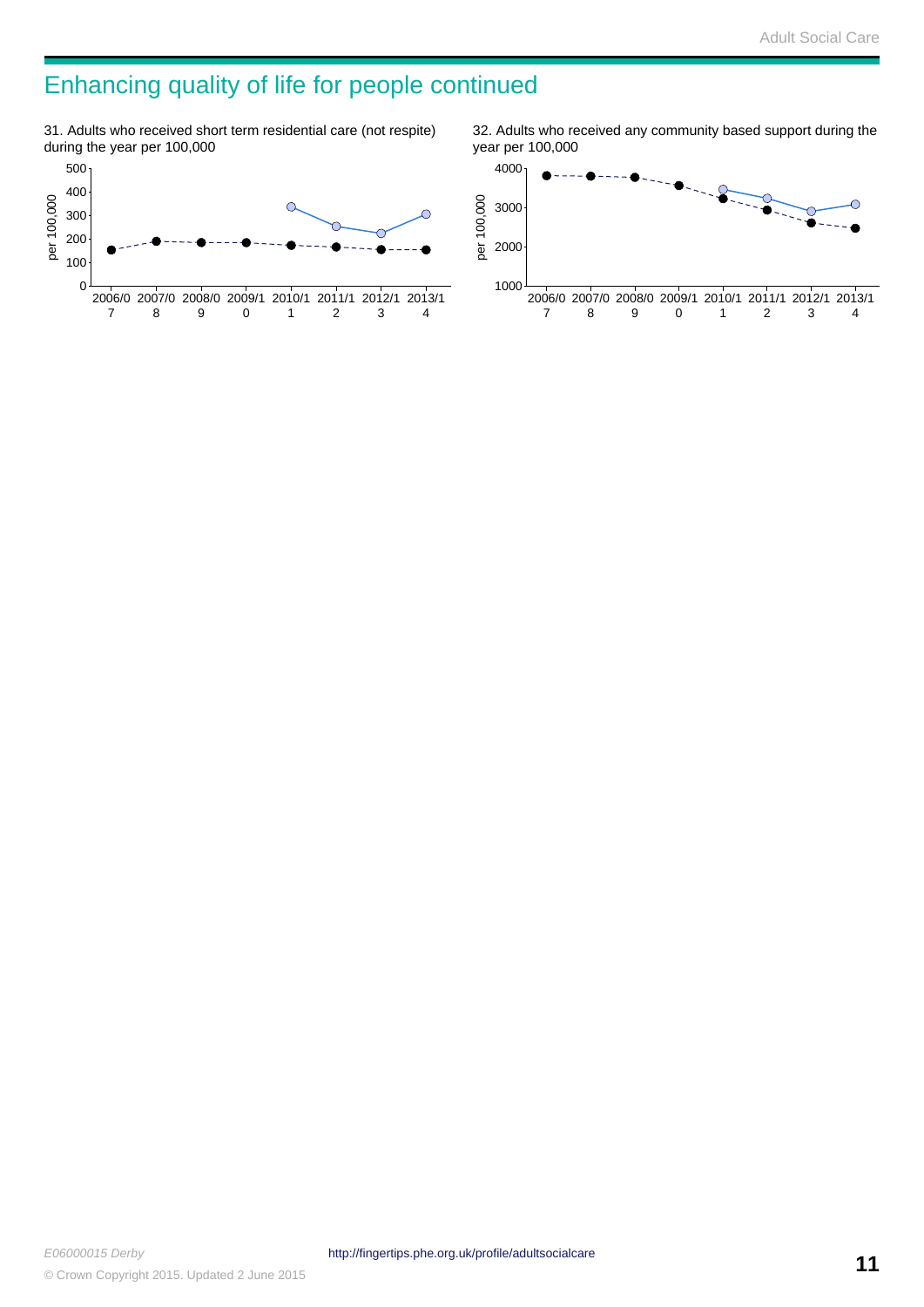#### Delaying and reducing the need for care and support

1. Permanent admissions to residential and nursing care homes per 100,000 aged 18-64



3. Proportion of older people (65 and over) who were still at home 91 days after discharge from hospital







7. Permanent admissions into residential care per 100,000



9. Adults in permanent residential care on 31st March per 100,000



2. Permanent admissions to residential and nursing care homes per 100,000 aged 65+



4. The proportion of older people aged 65 and over offered reablement services following discharge from hospital.





700

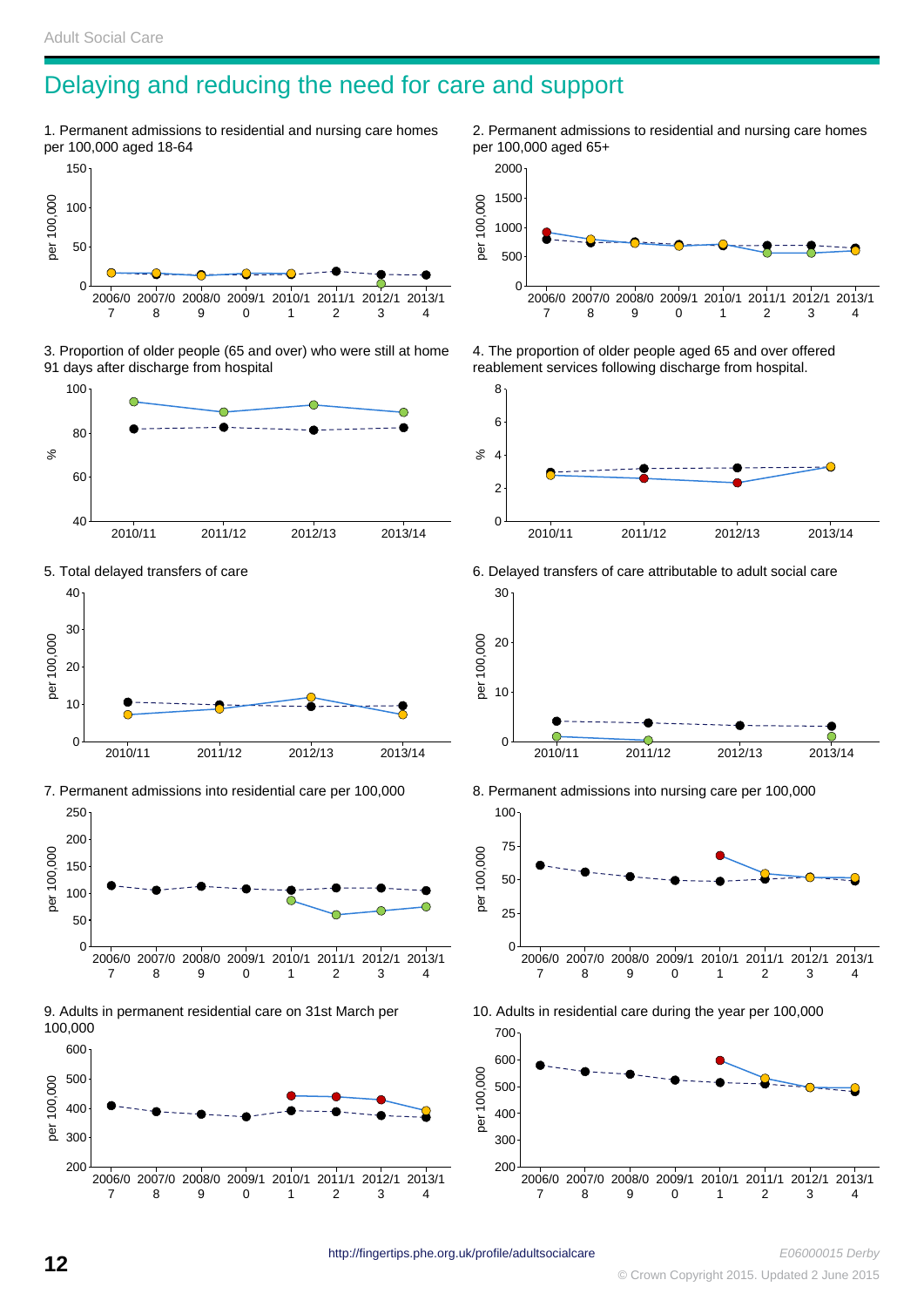#### Delaying and reducing the need for care and support continued

11. Adults in permanent nursing care on 31st March per 100,000



13. Emergency readmissions within 28 days



15. Adult Social Services gross expenditure (excl Supporting People) £1m per 100,000



17. Total Adult Social Services gross expenditure £1m per 100,000



12. Adults in nursing care during the year per 100,000 per 100,000 



14. Delayed transfers of care per month per 100,000



16. Adult Social Services Supporting People gross expenditure £1m per 100,000



18. Emergency bed days per 1000 population per 1000 

2006/07 2007/08 2008/09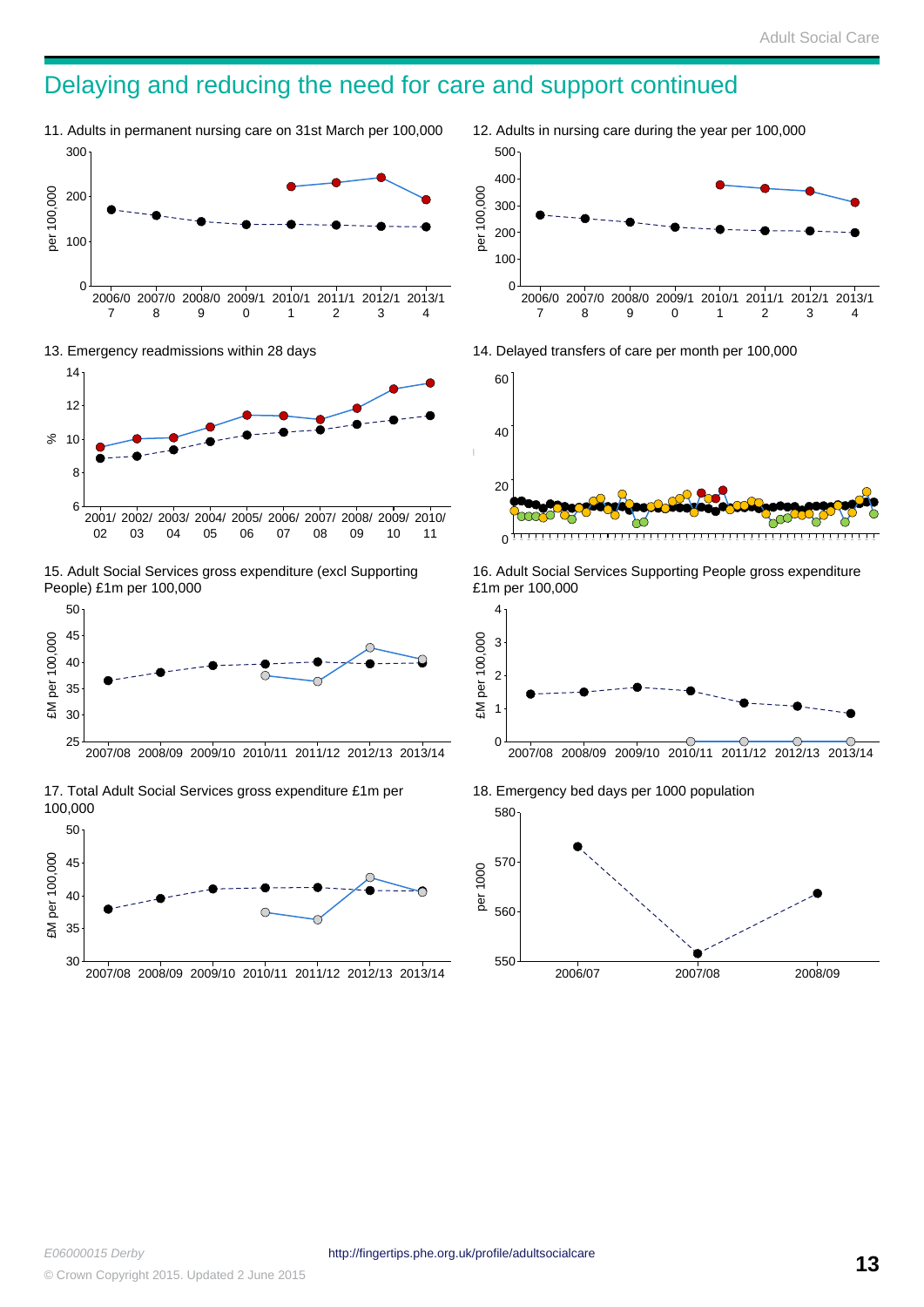#### Ensuring a positive experience of care and support

1. Overall satisfaction of people who use services with their care and support



3. Proportion of carers who report that they have been included or consulted in discussion about the person they care for



5. Proportion of people who use services who find it easy to find information about services



7. Referrals of new clients dealt with at point of contact per 100,000



9. Adult carers receiving assessments per 100,000



2. Overall satisfaction of carers with social services  $\aleph$  2012/13

4. Proportion of people who use services and carers who find it easy to find information about services



6. Referrals of new clients that resulted in further assessment of need per 100,000



8. Total referrals of new clients per 100,000 population

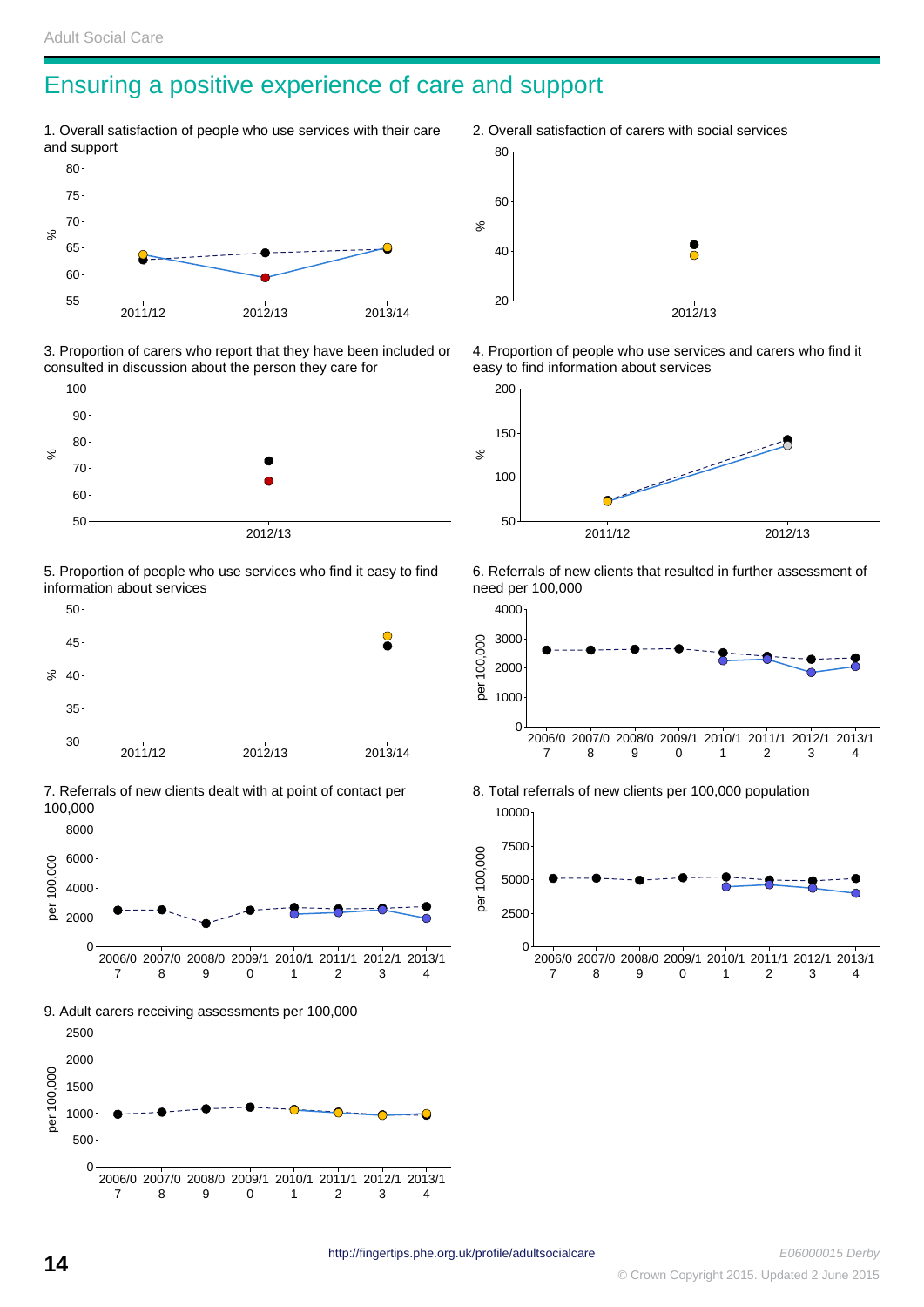#### Safeguarding vulnerable adults





2011/12 2012/13 2013/14















6. Adults receiving a review as a percentage of those receiving a service



8. 4.15i - Excess Winter Deaths Index (Single year, all ages)



Aug 2006 Aug 2007 Aug 2008 Aug 2009 Aug 2010 Aug 2011 Aug 2012 - Jul 2007 - Jul 2008 - Jul 2009 - Jul 2010 - Jul 2011 - Jul 2012 - Jul 2013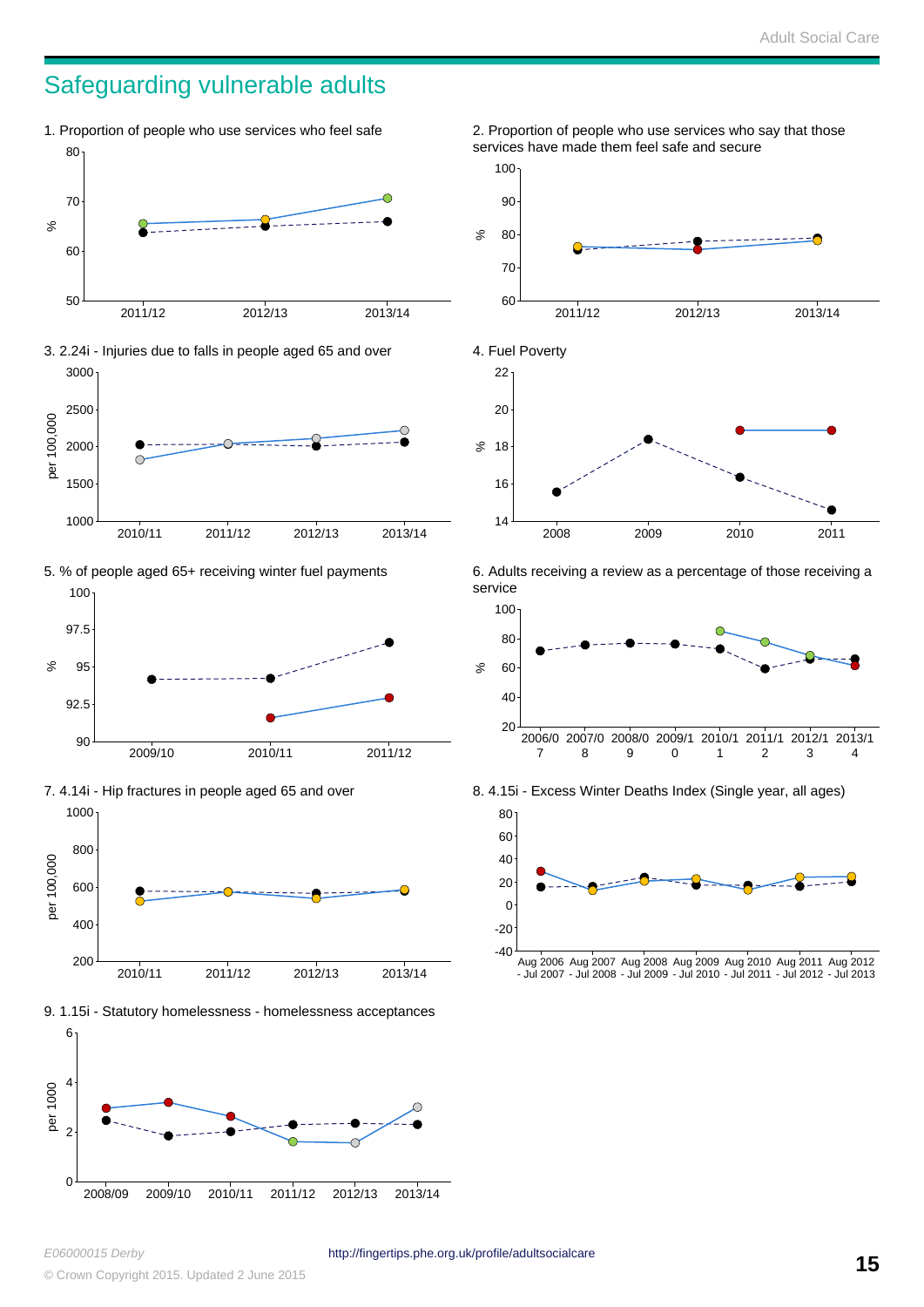#### Better Care Fund

1. Delayed transfers of care per month per 100,000



3. Delayed transfers of care attributable to adult social care



5. Proportion of older people (65 and over) who were still at home 91 days after discharge from hospital



7. 1.18i - Social Isolation: % of adult social care users who have as much social contact as they would like



9. 2.13i - Percentage of physically active and inactive adults active adults





4. Permanent admissions to residential and nursing care homes per 100,000 aged 65+



6. The proportion of older people aged 65 and over offered reablement services following discharge from hospital.



8. 1.18ii - Social Isolation: % of adult carers who have as much social contact as they would like